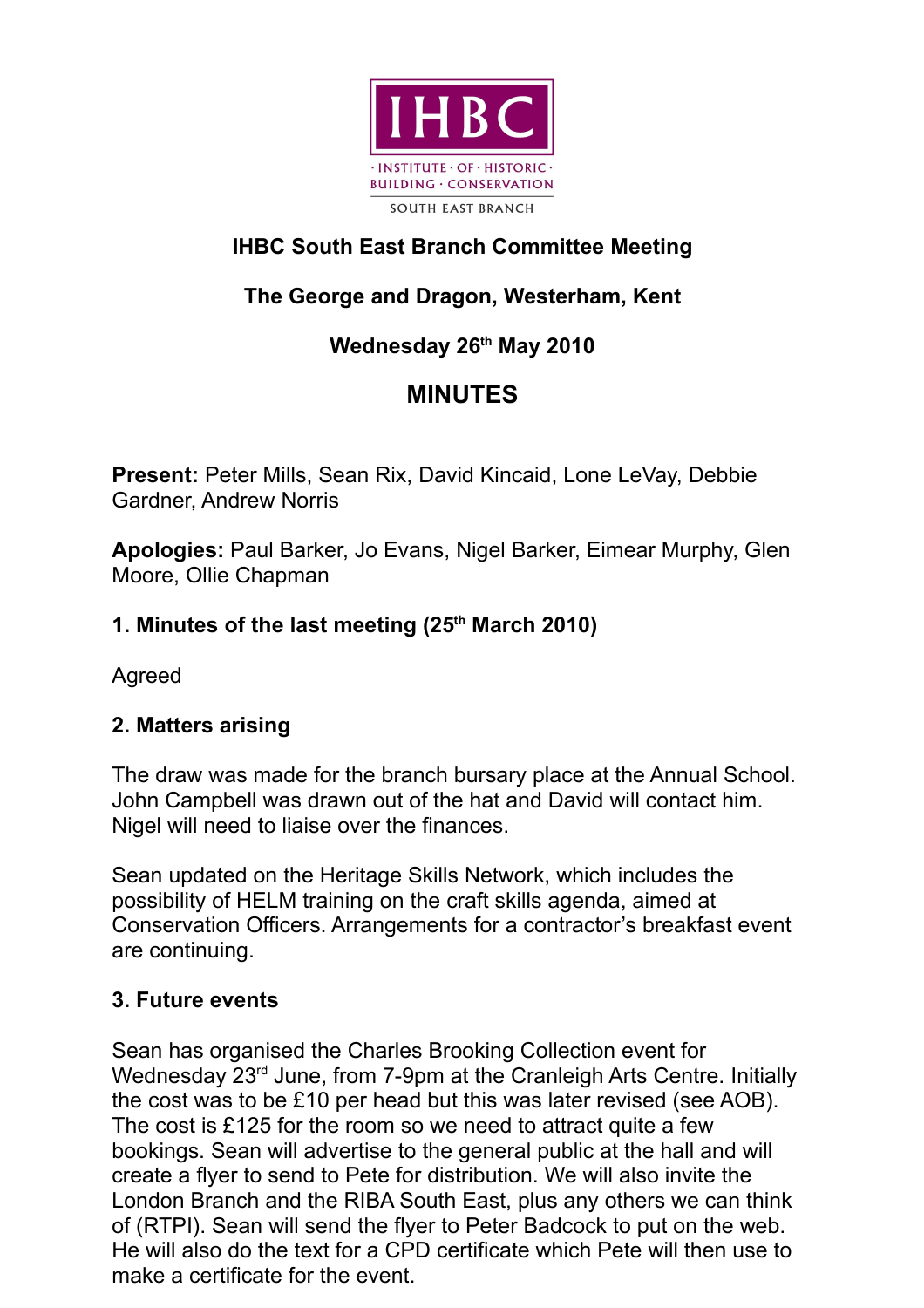Jo is still organising a visit to the Watts Gallery, Compton, later this summer and will let us know the details for distribution.

David suggested the possibility of a speaker from the EH and police authority initiative on 'heritage crime'. He has the details of the DCI from Canterbury who would give the talk. It was agreed that this could be much later in the year (November) when there are less events planned. David will confirm date and book Westerham Village Hall.

A lengthy discussion on the main branch AGM event then ensued, during which various changes of mind about venue/speakers etc occurred. These minutes summarise the finally agreed programme for the day (subject to confirmation).

Debbie has done a lot of preliminary research, but understandably has to take more of a back seat now as she is gearing up to get married (good luck from the Branch).

We are currently going for Friday 15<sup>th</sup> October for the event, with Friday 8<sup>th</sup> as a fall back alternative.

We are looking to try to find a venue reasonably close to the Philpotts Quarry at East Hoathley, near East Grinstead. Debbie is attending an event at Solomons in Tunbridge Wells where Andrew also had an event. She will assess its possibilities, but it was felt that it may be too far away. Sean agreed to contact Paul Bysouth of Philpotts Quarry to see if he can suggest a local venue. The venue must be able to cater for a group of about 30 and be able to allow speakers to give presentations. We also need to investigate the possibilities for lunch at the venue – again Paul Bysouth may be able to help with ideas locally (Sean to check - Philpotts to sponsor all catering for the day maybe?!).

Andrew has made contact with a few possible speakers and after some discussion about subject matter, length of talk etc it was agreed that the format would be roughly as follows:

10-10.30am – Roger Birch talking about the geology of the South East

10.30 – 11am – Paul Sohan talking about the history of mining/quarrying in The Weald and issues relating to stone selection.

11-11.15am – Coffee break

11.15– 11.45 - Paul Bysouth talking about Philpotts Quarry and introducing the afternoon tour.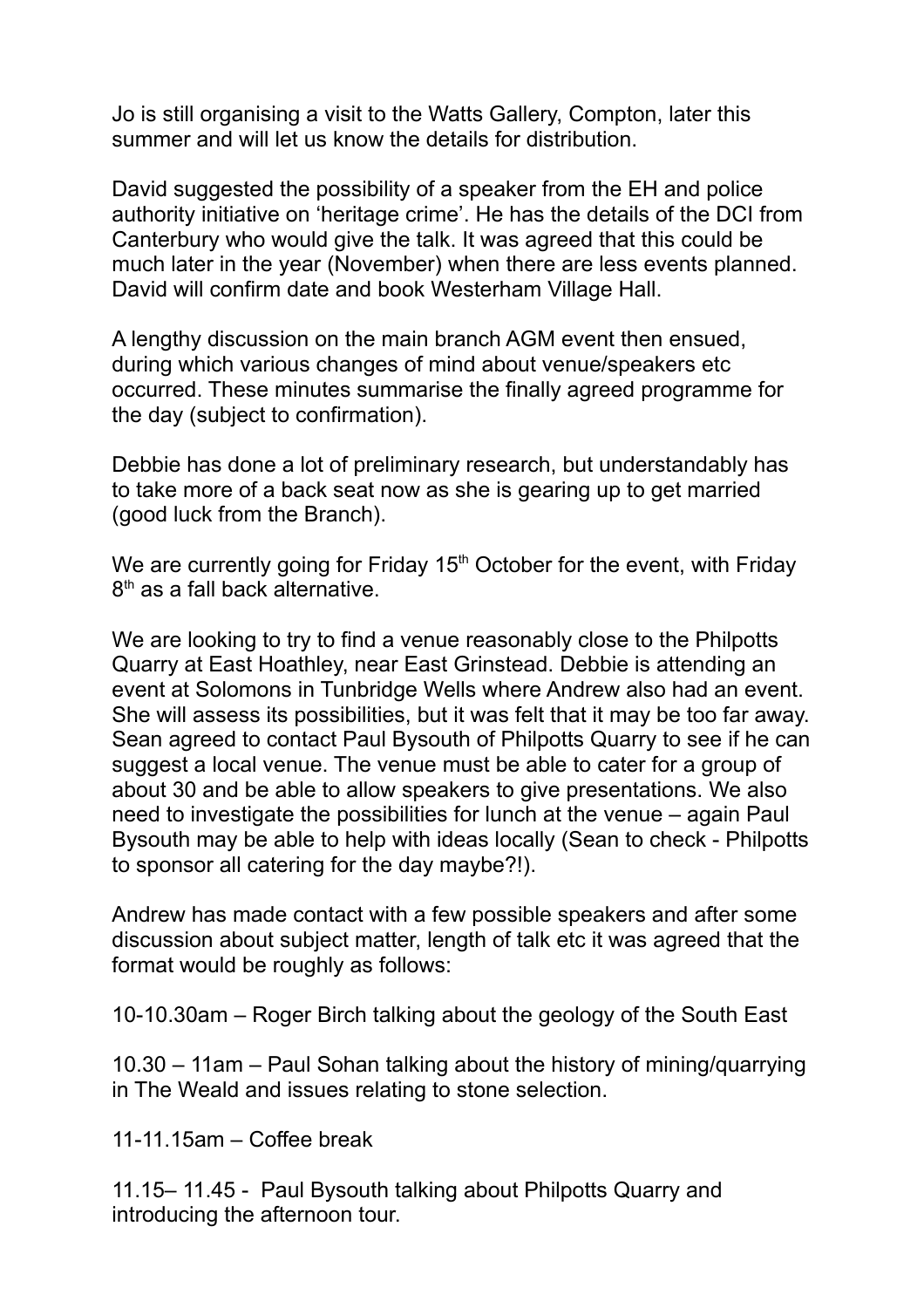11.45-12.15 - A talk and demonstration of stone dressing by a stonemason from Philpotts.

12.15-1pm – Branch AGM

1-2pm – Lunch

2pm onwards – Tour of the Philpotts Quarry

Andrew agreed to check that the speakers he has lined up are free on that day (need to check what facilities they would need, what expenses they would look for, would they stay for the whole day etc?)

Andrew provisionally agreed to handle the bookings but he will check. Debbie agreed to give him any help he needs with setting up an invoicing system etc from her past experiences.

The cost for delegates was not finalised (dependant on hall /speaker costs etc) but is likely to be the usual figure of around £30-40.

When the details are confirmed (ASAP) then we can put together a flyer but as soon as the basic details are confirmed like date/venue then David will put something on the website and/or Peter will send round an email so members put the date in their diaries.

We would still welcome help/suggestions from members of the Committee who were unable to attend the meeting.

## **4. Any Other business**

The future of the Committee was discussed. David is thinking of standing down as Chair and Sean is prepared to consider taking over, but he is concerned that he needs to be a full member of the IHBC first. Various options were discussed, including Sean taking over as Vice Chair for a year while he sorts out his membership, attending Council a few times on David's behalf. David would then step down in 2011. Alternatively, Sean may be able to take over at the AGM in October if his membership is resolved by then. They will discuss the options between themselves.

Peter would also like to stand down as Secretary after nearly 10 years, but finding a replacement may be difficult. He would be prepared to continue for another year if someone was waiting in the wings and could be shown how to do the job in the meantime. Sean suggested that Affiliate members should be targeted to take on the job. Peter pointed out that Affiliate members tend to be students or newly qualified members who move jobs frequently, so they may not be in the area for long.